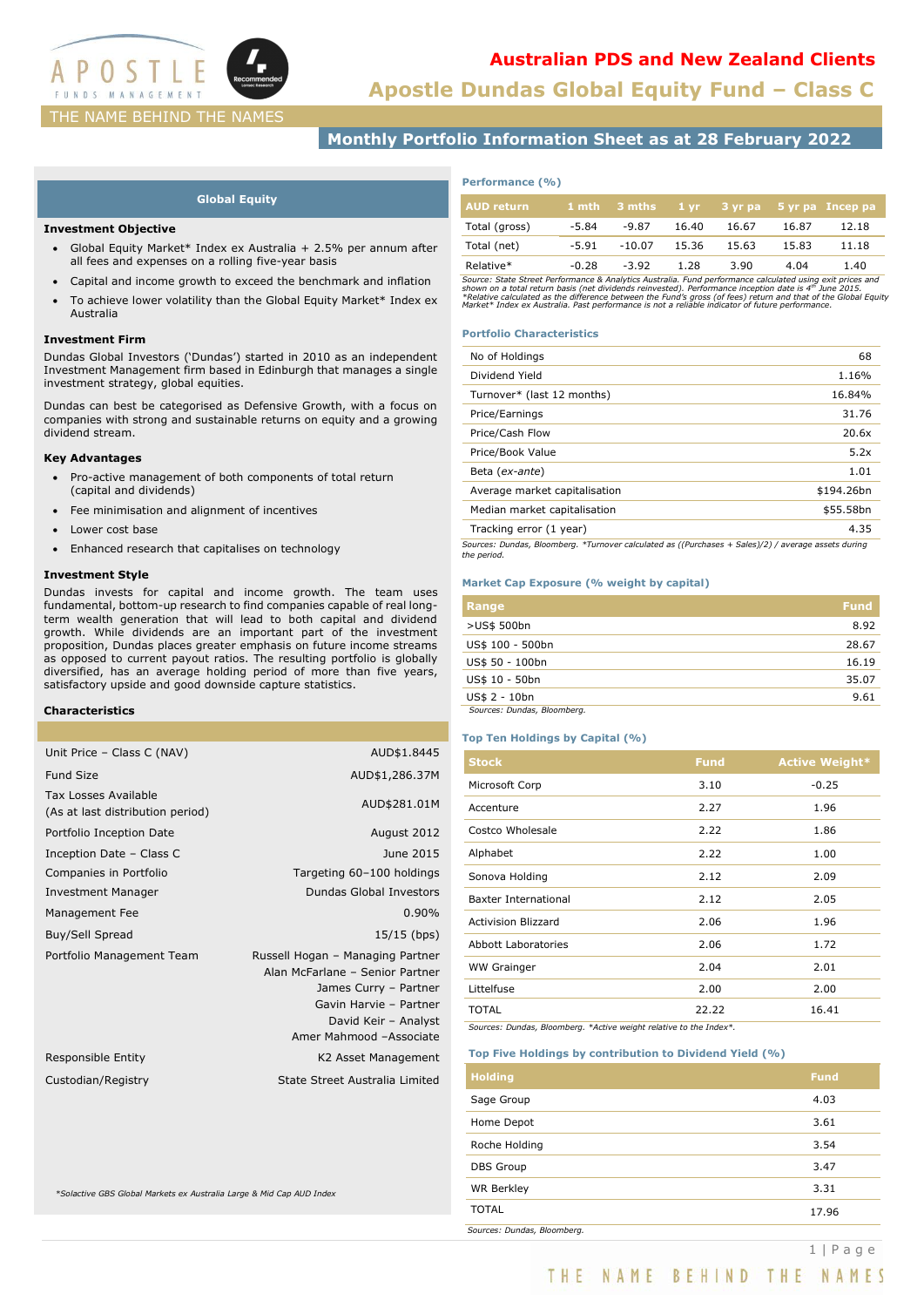

### THE NAME BEHIND THE NAMES

## **Monthly Portfolio Information Sheet as at 28 February 2022**

### **Regional Allocation (%)**

| <b>Country</b>          | <b>Fund</b> | <b>Active Weight*</b> |
|-------------------------|-------------|-----------------------|
| <b>United States</b>    | 58.14       | $-2.12$               |
| France                  | 8.15        | 5.36                  |
| Switzerland             | 7.24        | 4.32                  |
| Japan                   | 4.88        | $-0.85$               |
| United Kingdom          | 4.23        | 0.12                  |
| Denmark                 | 3.39        | 2.73                  |
| Sweden                  | 3.35        | 2.52                  |
| <b>Emerging Markets</b> | 2.35        | $-8.86$               |
| Netherlands             | 1.43        | 0.13                  |
| Singapore               | 1.21        | 0.89                  |
| Canada                  | 1.16        | $-2.05$               |
| Germany                 | 1.01        | $-1.12$               |
| Hong Kong               | 0.97        | 0.01                  |
| Norway                  | 0.94        | 0.75                  |

 *Sources: Dundas, Bloomberg. \*Active Weight relative to the Index\*.*

### **Sector Exposure (%)**

| <b>Sector</b>                 | <b>Fund</b> | <b>Active Weight*</b> |
|-------------------------------|-------------|-----------------------|
| <b>Information Technology</b> | 32.01       | 9.27                  |
| <b>Health Care</b>            | 19.87       | 8.23                  |
| <b>Financials</b>             | 11.69       | $-2.77$               |
| Industrials                   | 9.38        | $-0.24$               |
| Consumer Discretionary        | 8.29        | $-3.56$               |
| <b>Consumer Staples</b>       | 6.22        | $-0.88$               |
| <b>Communication Services</b> | 5.77        | $-2.63$               |
| <b>Materials</b>              | 5.22        | 0.63                  |
| Energy                        | 0.00        | $-4.21$               |
| <b>Real Estate</b>            | 0.00        | $-2.57$               |
| Utilities                     | 0.00        | $-2.82$               |
| Cash                          | 1.55        | 1.55                  |

*Sources: Dundas, Bloomberg. \*Active Weight relative to the Index\*.*

### **Performance and Portfolio Comment – February 2022**

### **Market overview**

The ACWI ex Australia index fell 5.56% in February, when measured in Australian Dollars.

Equity markets experienced another difficult and unsettled month. The first half of the month was focused on expectations of interest rate hikes by the US Federal Reserve (Fed), the Bank of England (BoE) and the European Central Bank (ECB). Investors were concerned that the central banks may dampen growth in their efforts to get inflation under control. In the second half of the month, investors' attention was absorbed by the conflict in Ukraine. The Russian economic sanctions, both announced and threatened, had a clear economic impact<br>on developed markets via food and energy prices. Russia is a significant exporter of<br>commodities, accounting for 13% of global crude o fuel higher or at least more persistent inflation, eating into household incomes. Whether central banks react to higher energy prices by increasing the magnitude or speed of interest rate rises in order to combat inflation or reduce their pace of tightening in order to support the economy remains uncertain.

#### **Performance overview**

Over the past 12 months, the Fund has delivered a total return gross of fees of 16.40% while the index gained 15.12%. In February the Fund fell gross of fees by 5.84%, underperforming the benchmark by 0.28%.

The Fund's underperformance was primarily a factor of negative stock selection. I.T. was the biggest detractor, with poor stock selection and allocation effects. Materials and Industrials also disappointed from a stock selection perspective. Being underweight to the worst performing sector, Communication Services was a positive and stock selection within this sector was the largest contributor over the month. The Fund's long-standing overweight to Health Care was a positive, although that was mitigated by negative stock selection. Similar to previous months having no exposure to the top performing sector, Energy, had a negative impact on returns.

On a regional basis, stock selection within North American and Asia Pacific were the largest detractors to performance. Stock selection within Western Europe was strong with the Fund's two Swedish holding contributing robustly.

The top five stock contributors were led by the Swiss global hearing aid maker **Sonova** and the Japanese personal care company **Kosé.** The remaining three were US stocks, **Apple**, due to the Fund's relative underweight compared to the benchmark insurance solutions provider **WR Berkley**, and orthopaedics specialist **Stryker.**

The top five detractors were headed up by three I.T. stocks, the US digital payments giant **PayPal,** chip maker **Taiwan Semiconducto**r and tech consulting giant **Accenture.** Other key detractors were the US big box retailer **Home Depot** and the Japanese blood diagnostics firm **Sysmex.**

### **Dividends**

There were 26 dividend declarations through the month of February. The average is 23% and 16% excluding **ASML**'s 100% and **LVMH**'s 67% increase. This compares favourably to a 7.5% inflation rate meaning real dividend growth remains high single digits to low double digits. Notable increases were **American Express** which increased its dividend 20%. The business has experienced much lower credit write-downs than anticipated, and a strong recovery in consumer spending by middle-class consumers. Furthermore, entertainment and travel remains depressed, 40% below pre-covid levels in the core US market. Thus, a continued recovery in these sectors will add further impetus to American Express' near term numbers. **Analog Devices** grew its dividend 11.3%. This large designer, manufacturer of analog semiconductors that converts real world signals into digital ones continues to execute wonderfully against a backdrop of 5G, autonomous/assisted driving, and industrial automation. Furthermore, its large acquisition of Maxim continues to go well and we expect the business to continue to go from strength to strength. **Brown & Brown**, the mid-sized US insurance broker grew its dividend 13.8% as its scale, but relative nimbleness allows the company to gain share from larger peers. Furthermore, a robust insurance pricing market bodes well for continues volumes of premiums written.

#### **Portfolio changes**

There were no full sales or new investments made during February.

### **Contacts**

Apostle Funds Management Pty Limited Level 25, 259 George St Sydney NSW 2000 T +61 2 8278 9554 F +61 2 9247 9976 [www.apostlefm.com.au](http://www.apostlefm.com.au/)

K2 Asset Management Level 32 101 Collins Street Melbourne T +61 3 9691 6111 [www.k2am.com.au](http://www.k2am.com.au/)